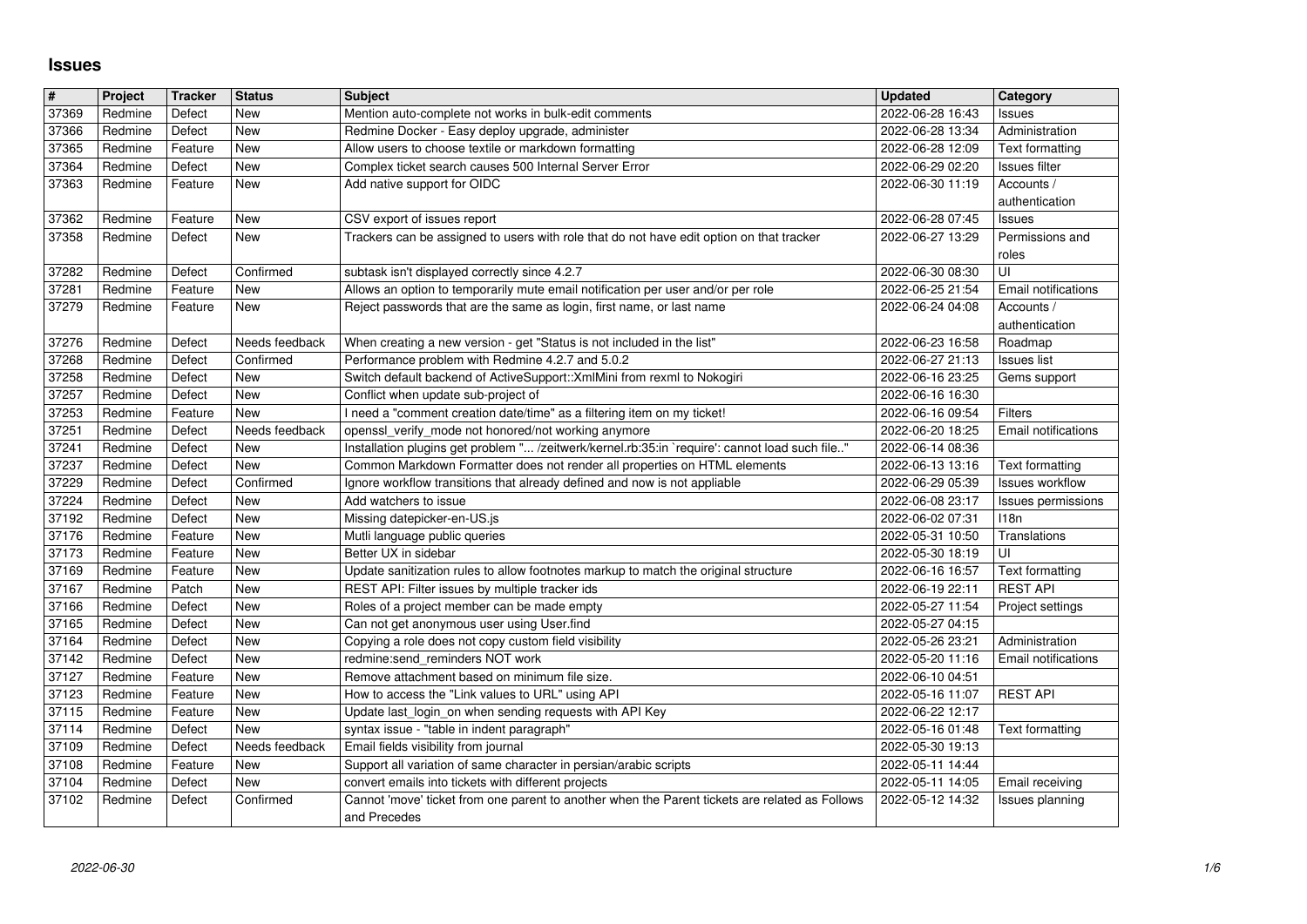| $\overline{\mathbf{t}}$ | Project            | <b>Tracker</b>     | <b>Status</b>     | <b>Subject</b>                                                                                                             | <b>Updated</b>                       | Category                             |
|-------------------------|--------------------|--------------------|-------------------|----------------------------------------------------------------------------------------------------------------------------|--------------------------------------|--------------------------------------|
| 37099<br>37077          | Redmine<br>Redmine | Feature<br>Feature | New<br>New        | Add regexps to parse more SCM messages<br>"Unifying" core/custom field logic                                               | 2022-05-09 18:01<br>2022-05-06 00:14 | <b>SCM</b><br>Custom fields          |
| 37072                   | Redmine            | Defect             | <b>New</b>        | button_save_object should not downcase label_query                                                                         | 2022-05-05 05:22                     | 118n                                 |
| 37063<br>37062          | Redmine<br>Redmine | Defect<br>Feature  | Confirmed<br>New  | Code highlight adds trailing space after quotes<br>Possibility to move custom fields before the built-in fields            | 2022-05-12 07:46<br>2022-04-30 10:33 | <b>Text formatting</b><br>UI         |
| 37048                   | Redmine            | Defect             | New               | generate redmine_plugin is broken for Redmine 5                                                                            | 2022-05-24 10:41                     |                                      |
| 37038<br>37008          | Redmine<br>Redmine | Defect<br>Defect   | <b>New</b><br>New | Email notifications error<br>Custom query                                                                                  | 2022-04-26 22:33<br>2022-04-22 14:49 | Email notifications<br>Search engine |
| 37007                   | Redmine            | Defect             | New               | Switching project in "New Issue" shows wrong fields and uses disallowed default tracker                                    | 2022-04-22 14:39                     | Issues permissions                   |
| 37005<br>37000          | Redmine<br>Redmine | Feature<br>Defect  | New<br><b>New</b> | Filter the issue whose status changed to open last week<br>Repositories are not displaying properly at 125% in Safari 15.4 | 2022-04-22 12:07<br>2022-04-21 12:15 | Filters<br>UI                        |
| 36996                   | Redmine            | Defect             | Needs feedback    | a choice is missing from the list for "notification by email"                                                              | 2022-04-25 11:28                     | Administration                       |
| 36969                   | Redmine            | Defect             | New               | EmailAddress regex matches invalid email addresses                                                                         | 2022-05-05 09:08                     | Accounts /<br>authentication         |
| 36967                   | Redmine            | Defect             | New               | issue#create difference error patterns between project_id inside and outside with none member                              | 2022-04-18 09:56                     | Issues                               |
| 36933                   | Redmine            | Feature            | New               | condition<br>Halt Redmine boot entirely instead of showing a warning in admin/info when there are pending                  | 2022-04-11 09:11                     | Administration                       |
|                         |                    |                    |                   | migrations                                                                                                                 |                                      |                                      |
| 36931<br>36901          | Redmine<br>Redmine | Feature<br>Defect  | New<br>Confirmed  | Option to search active projects only<br>Jump to project is misaligned in Safari 15.4                                      | 2022-04-11 04:05<br>2022-06-20 19:42 | Search engine<br>UI                  |
| 36897                   | Redmine            | Patch              | New               | Wrong formatting of date in Time Entries                                                                                   | 2022-06-14 11:33                     | Time tracking                        |
| 36875<br>36864          | Redmine<br>Redmine | Feature<br>Defect  | New<br><b>New</b> | Run garbage collection by clicking on the admin site<br>Email can't be dragged into Redmine 4.2.3                          | 2022-04-03 07:44<br>2022-03-31 06:00 | Administration<br>Issues             |
| 36854                   | Redmine            | Feature            | <b>New</b>        | Include workflow creation in REST API                                                                                      | 2022-03-29 10:14                     | <b>REST API</b>                      |
| 36852<br>36848          | Redmine<br>Redmine | Feature<br>Feature | New<br>New        | Load and use bash/system ENV variables in config YML files<br>API allow display "watchers" when listing several issues     | 2022-04-12 18:16<br>2022-03-28 10:53 | <b>REST API</b>                      |
| 36844                   | Redmine            | Patch              | New               | Cleanup orphaned query and role ids from habtm join table queries_roles                                                    | 2022-03-27 23:20                     |                                      |
| 36840<br>36827          | Redmine<br>Redmine | Feature<br>Patch   | New<br><b>New</b> | Migrate Wiki needs an update.<br>User Department Required in CSV export                                                    | 2022-03-25 21:01<br>2022-03-23 07:04 | Wiki<br>Issues                       |
| 36814                   | Redmine            | Defect             | New               | Can't login in after upgrading to rev. 21486                                                                               | 2022-03-24 04:32                     |                                      |
| 36807<br>36806          | Redmine<br>Redmine | Patch<br>Patch     | New<br><b>New</b> | Remove CommonMark experimental flag and mark as deprecated the RedCarpet Markdown<br>Remove rss_* deprecated methods       | 2022-06-25 19:52<br>2022-03-19 11:36 | Text formatting                      |
| 36801                   | Redmine            | Defect             | <b>New</b>        | Rails Autoload Paths contain plugin libs twice                                                                             | 2022-03-18 22:25                     | Plugin API                           |
| 36794<br>36785          | Redmine<br>Redmine | Defect<br>Feature  | <b>New</b><br>New | Issue copying ignores workflow rules<br>Extension rest api                                                                 | 2022-03-17 16:46<br>2022-03-17 13:10 | <b>REST API</b>                      |
| 36772                   | Redmine            | Defect             | Needs feedback    | Private notes are visible for users when the option isn't activated                                                        | 2022-04-26 13:14                     | Permissions and                      |
| 36742                   | Redmine            | Patch              | New               | Scroll to top button                                                                                                       | 2022-03-10 19:37                     | roles                                |
| 36739                   | Redmine            | Feature            | <b>New</b>        | Copy issue without notification on old issue                                                                               | 2022-03-09 02:23                     | <b>Issues</b>                        |
| 36735<br>36719          | Redmine<br>Redmine | Defect<br>Defect   | <b>New</b><br>New | Realitons error<br>Projects page doesn't show project summary correctly if it contains a table                             | 2022-03-07 12:00<br>2022-02-28 17:55 | <b>Issues</b><br>Projects            |
| 36711<br>36702          | Redmine<br>Redmine | Feature<br>Feature | New<br>New        | Various features for MailHandler<br>Inline autocomplete for versions                                                       | 2022-02-26 23:12<br>2022-02-25 09:06 | Email receiving                      |
|                         |                    |                    |                   |                                                                                                                            |                                      |                                      |
|                         |                    |                    |                   |                                                                                                                            |                                      |                                      |
|                         |                    |                    |                   |                                                                                                                            |                                      |                                      |
|                         |                    |                    |                   |                                                                                                                            |                                      |                                      |
|                         |                    |                    |                   |                                                                                                                            |                                      |                                      |
|                         |                    |                    |                   |                                                                                                                            |                                      |                                      |
|                         |                    |                    |                   |                                                                                                                            |                                      |                                      |
|                         |                    |                    |                   |                                                                                                                            |                                      |                                      |
|                         |                    |                    |                   |                                                                                                                            |                                      |                                      |
|                         |                    |                    |                   |                                                                                                                            |                                      |                                      |
|                         |                    |                    |                   |                                                                                                                            |                                      |                                      |
|                         |                    |                    |                   |                                                                                                                            |                                      |                                      |
|                         |                    |                    |                   |                                                                                                                            |                                      |                                      |
|                         |                    |                    |                   |                                                                                                                            |                                      |                                      |
|                         |                    |                    |                   |                                                                                                                            |                                      |                                      |
|                         |                    |                    |                   |                                                                                                                            |                                      |                                      |
|                         |                    |                    |                   |                                                                                                                            |                                      |                                      |
|                         |                    |                    |                   |                                                                                                                            |                                      |                                      |
|                         |                    |                    |                   |                                                                                                                            |                                      |                                      |
|                         |                    |                    |                   |                                                                                                                            |                                      |                                      |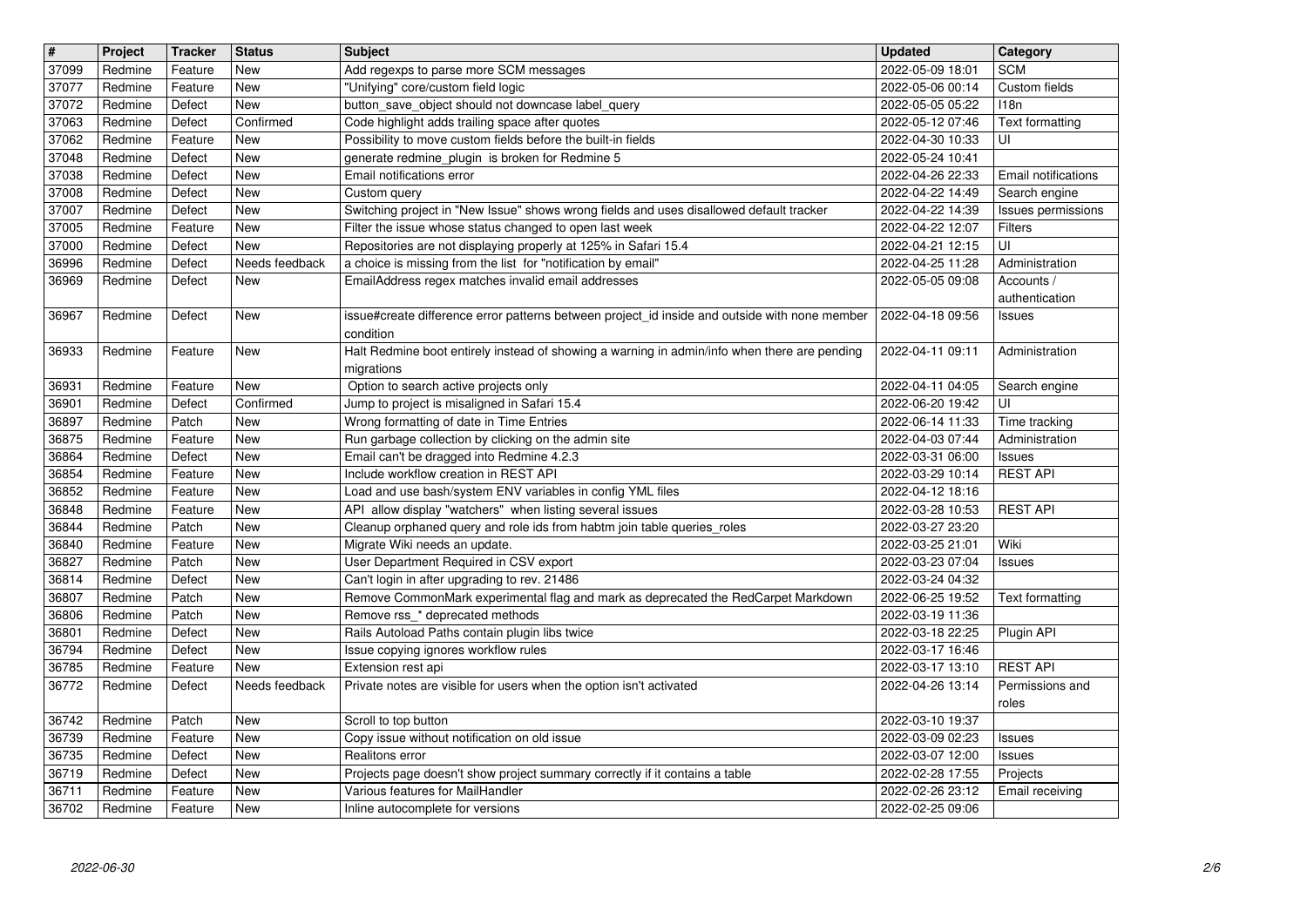| $\overline{\mathbf{H}}$ | Project            | <b>Tracker</b>     | <b>Status</b>            | <b>Subject</b>                                                                                                                               | <b>Updated</b>                       | Category                                   |
|-------------------------|--------------------|--------------------|--------------------------|----------------------------------------------------------------------------------------------------------------------------------------------|--------------------------------------|--------------------------------------------|
| 36700<br>36695          | Redmine<br>Redmine | Defect<br>Feature  | New<br>New               | redmine: email: receive imap truncate body email<br>Add check in Redmine information page if default queue adapter is used in production     | 2022-02-24 15:59<br>2022-03-29 07:03 | Email receiving<br>Administration          |
| 36679                   | Redmine            | Feature            | New                      | Export a version as changelog text                                                                                                           | 2022-02-22 00:28                     | Roadmap<br><b>REST API</b>                 |
| 36659<br>36634          | Redmine<br>Redmine | Feature<br>Defect  | <b>New</b><br><b>New</b> | Add "auth_source_id" to GET request for Endpoint /users.:format<br>Usability: change "are you sure" texts.                                   | 2022-02-18 10:22<br>2022-02-14 12:36 | UI                                         |
| 36594                   | Redmine            | Feature            | <b>New</b>               | Relax rouge version dependency in Gemfile                                                                                                    | 2022-02-09 19:31                     | Text formatting                            |
| 36583<br>36581          | Redmine<br>Redmine | Defect<br>Defect   | New<br><b>New</b>        | Navigate directly to My Page from SSO authentication avoiding redmine login<br>Clicking the "New repository" button causes a 404 error       | 2022-02-07 12:19<br>2022-03-13 08:54 | OpenID<br><b>SCM</b>                       |
| 36574                   | Redmine            | Defect             | New                      | context-menu on task                                                                                                                         | 2022-02-24 13:53                     | UI                                         |
| 36573<br>36544          | Redmine<br>Redmine | Feature<br>Feature | New<br><b>New</b>        | Extend config.ru to support sub-uri ootb and cleanup all wiki pages<br>API json/xml responses based on Accept header                         | 2022-02-10 06:40<br>2022-01-30 14:33 | Administration<br><b>REST API</b>          |
| 36542                   | Redmine            | Defect             | New                      | projects.xml API doens't include closed projects since redmine v4.1                                                                          | 2022-02-10 10:14                     | <b>REST API</b>                            |
| 36537<br>36521          | Redmine<br>Redmine | Feature<br>Feature | <b>New</b><br>New        | Diferentiate between "comment" and "edit", Issues.<br>Add language filter to redmine.org page                                                | 2022-01-27 14:00<br>2022-01-25 21:30 | Issues<br>Website                          |
|                         | Redmine            |                    | New                      | Images with absolute Path / URL not exported to PDF                                                                                          | 2022-03-02 23:53                     | (redmine.org)                              |
| 36515<br>36452          | Redmine            | Defect<br>Defect   | Confirmed                | Infinite loop on PDF export if image included with attributes                                                                                | 2022-01-20 01:26                     | PDF export<br>PDF export                   |
| 36450<br>36448          | Redmine            | Feature            | <b>New</b><br>New        | Show/hide private comments                                                                                                                   | 2022-01-19 10:43<br>2022-01-19 01:18 | Issues<br><b>Issues list</b>               |
| 36444                   | Redmine<br>Redmine | Feature<br>Defect  | New                      | Option to group subtasks within task in issue list<br>Validation error message when no trackers are assigned to a project is confusing       | 2022-01-18 08:11                     | Email receiving                            |
| 36438<br>36413          | Redmine<br>Redmine | Patch<br>Feature   | New<br><b>New</b>        | Support nulls first/last option for sorting order of custom queries<br>How could I assign automatically project value to the linked demands? | 2022-01-17 13:41<br>2022-01-11 18:10 |                                            |
| 36412                   | Redmine            | Feature            | <b>New</b>               | Possibility to mark "Note" field as "Required" in "Workflow->Fields permissions" tab                                                         | 2022-01-10 23:53                     | Project settings<br><b>Issues workflow</b> |
| 36395<br>36387          | Redmine<br>Redmine | Defect<br>Patch    | New<br>Resolved          | Mailer.with_synched_deliveries is not thread-safe<br>Updating Hungarian translation                                                          | 2022-01-06 17:12<br>2022-01-19 13:19 | Email notifications<br>Translations        |
| 36376                   | Redmine            | Feature            | <b>New</b>               | accidentally delete a member in the project member settings                                                                                  | 2022-01-18 10:49                     |                                            |
| 36374<br>36370          | Redmine<br>Redmine | Feature<br>Feature | <b>New</b><br>New        | Add sign in page caps lock indicator<br>Add Copy and Archive to the project context menu                                                     | 2021-12-31 06:53<br>2022-01-07 09:01 | Security<br>Projects                       |
| 36368                   | Redmine            | Defect             | <b>New</b>               | show in assignable user when he/she is not member of that project                                                                            | 2021-12-30 13:11                     | <b>Issues</b>                              |
| 36365<br>36364          | Redmine<br>Redmine | Defect<br>Feature  | New<br><b>New</b>        | centos8 00 redmine0000000000 webhook,000000000000000<br>Add possibility to add custom field of type key/value list to timelog reports        | 2021-12-29 10:00<br>2021-12-28 18:28 | Hook requests<br>Time tracking             |
| 36349                   | Redmine            | Defect             | <b>New</b>               | Problem with adding peopel to existing tasks                                                                                                 | 2022-01-25 11:52                     | Issues permissions                         |
| 36335<br>36328          | Redmine<br>Redmine | Defect<br>Feature  | New<br>New               | Error when editing workflow with large number of statuses<br>Issue Tab - View Issue and all its descendants                                  | 2021-12-19 15:50<br>2021-12-20 18:55 | <b>Issues workflow</b><br>Issues           |
| 36320                   | Redmine            | Feature            | New                      | Migrate to Rails 7                                                                                                                           | 2022-05-04 10:26                     | Rails support                              |
| 36295<br>36291          | Redmine<br>Redmine | Feature<br>Defect  | New<br>New               | Tracker based field ordering.<br>Issue done ratio is not updated after closing duplicate issue                                               | 2021-12-09 21:09<br>2021-12-22 13:35 | Custom fields<br>Issues                    |
| 36278                   | Redmine            | Defect             | New                      | Required field does not marked as required when user has multiple roles with different rules                                                 | 2021-12-13 10:46                     | Issues workflow                            |
| 36273<br>36265          | Redmine<br>Redmine | Defect<br>Patch    | New<br>New               | Modifying the source code of the plugin does not reload it in trunk 21295<br>More flexible options for issue notifications                   | 2021-12-02 15:21<br>2021-12-01 10:27 |                                            |
| 36260                   | Redmine            | Defect             | New                      | Gantt error                                                                                                                                  | 2021-11-30 11:55                     |                                            |
| 36258<br>36256          | Redmine<br>Redmine | Patch<br>Feature   | New<br>New               | Support revision without any message<br>Redmine Calendar is not listing issues                                                               | 2021-12-30 10:22<br>2021-11-29 09:00 | <b>SCM</b><br>Calendar                     |
|                         |                    |                    |                          |                                                                                                                                              |                                      |                                            |
|                         |                    |                    |                          |                                                                                                                                              |                                      |                                            |
|                         |                    |                    |                          |                                                                                                                                              |                                      |                                            |
|                         |                    |                    |                          |                                                                                                                                              |                                      |                                            |
|                         |                    |                    |                          |                                                                                                                                              |                                      |                                            |
|                         |                    |                    |                          |                                                                                                                                              |                                      |                                            |
|                         |                    |                    |                          |                                                                                                                                              |                                      |                                            |
|                         |                    |                    |                          |                                                                                                                                              |                                      |                                            |
|                         |                    |                    |                          |                                                                                                                                              |                                      |                                            |
|                         |                    |                    |                          |                                                                                                                                              |                                      |                                            |
|                         |                    |                    |                          |                                                                                                                                              |                                      |                                            |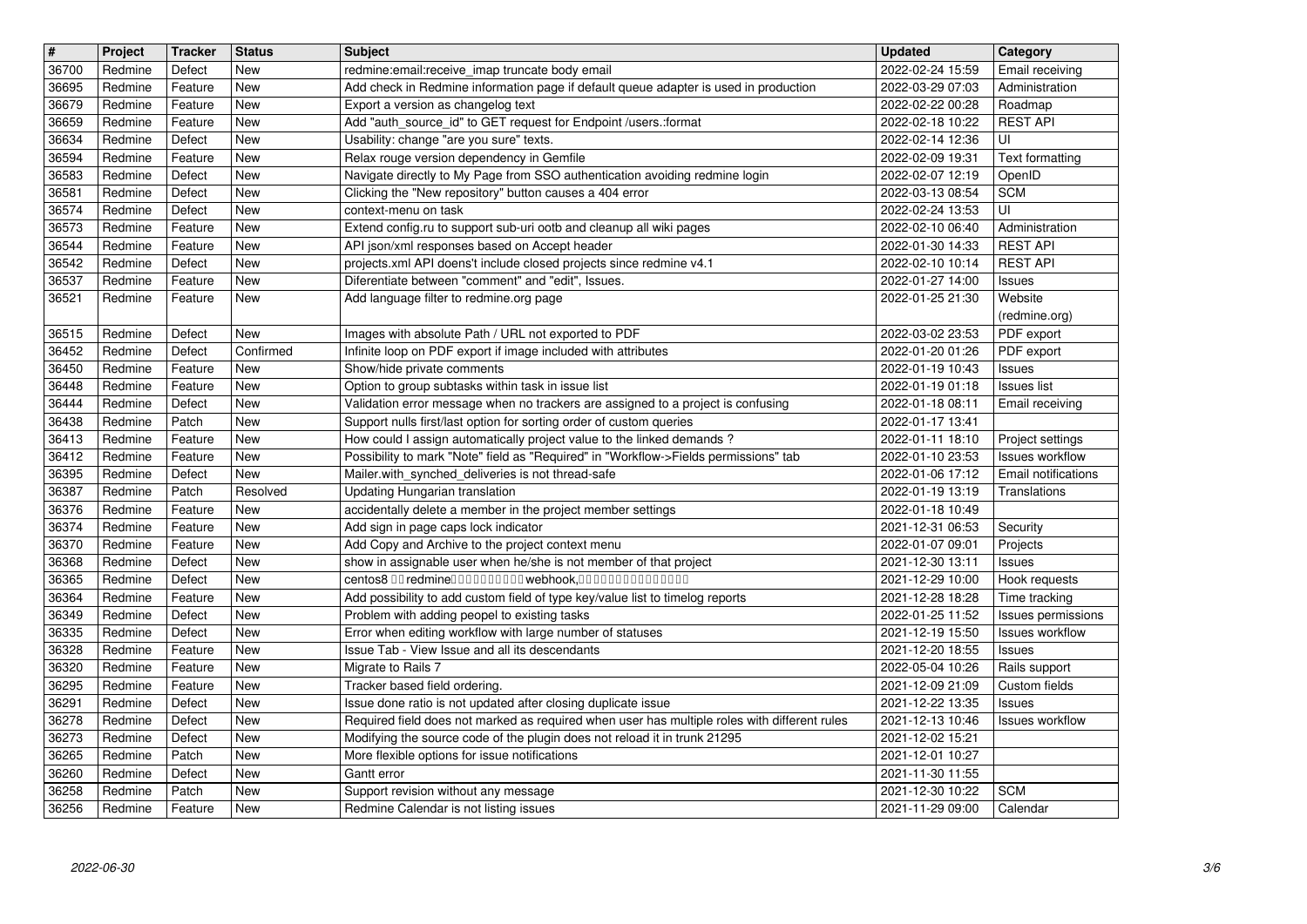| #              | Project            | <b>Tracker</b>     | <b>Status</b>    | <b>Subject</b>                                                                                                                                                          | <b>Updated</b>                       | Category                                      |
|----------------|--------------------|--------------------|------------------|-------------------------------------------------------------------------------------------------------------------------------------------------------------------------|--------------------------------------|-----------------------------------------------|
| 36252<br>36245 | Redmine<br>Redmine | Feature<br>Defect  | New<br>Resolved  | Make the wiki multi-lingual<br>ActiveSupport::Reloader.to_prepare not working in trunk 21287                                                                            | 2021-11-26 11:18<br>2022-01-06 16:54 | Plugin API                                    |
| 36229          | Redmine            | Defect             | New              | API - Question/Problem                                                                                                                                                  | 2021-11-23 23:44                     | Documentation                                 |
| 36223          | Redmine            | Defect             | New              | Import from csv problems                                                                                                                                                | 2021-11-22 16:55                     | Importers                                     |
| 36204<br>36197 | Redmine<br>Redmine | Feature<br>Feature | New<br>New       | Add links from roadmap and a specific version to files associated with a version<br>Make the default behavior of copying attachments configurable when copying an issue | 2021-11-17 16:51<br>2022-02-07 10:55 | Roadmap<br><b>Issues</b>                      |
| 36183          | Redmine            | Feature            | New              | Dynamic decimal separator, according to country setting                                                                                                                 | 2021-11-11 11:37                     |                                               |
| 36182          | Redmine            | Patch              | New              | Show notifications for all Redmine users                                                                                                                                | 2022-06-30 06:27                     | Administration                                |
| 36181<br>36177 | Redmine<br>Redmine | Defect<br>Defect   | New<br>New       | Time tracking enumeration Activities are duplicated and counted separately in reports<br>Remove spaces at the end of custom-fields names                                | 2021-11-10 22:24<br>2021-11-09 14:11 | Time tracking<br>Custom fields                |
| 36176          | Redmine            | Feature            | New              | Create automatic subtasks                                                                                                                                               | 2021-11-09 12:35                     |                                               |
| 36162<br>36150 | Redmine<br>Redmine | Feature<br>Defect  | New<br>New       | Add notification reason to the email instead of the default static email footer<br>imap mail fetch validation failed: due date is blank                                 | 2022-04-26 15:20<br>2021-11-06 19:36 | <b>Email notifications</b><br>Email receiving |
| 36138          | Redmine            | Feature            | New              | 000000000                                                                                                                                                               | 2021-11-17 07:28                     | <b>Issues</b>                                 |
| 36136          | Redmine            | Feature            | New              | redmine_cost_admin plugin                                                                                                                                               | 2021-11-24 00:37                     | Time tracking                                 |
| 36135          | Redmine            | Patch              | New              | Setting partially independent start-date, end-date, priority and done ratio in parent tickets when<br>subtasking                                                        | 2021-11-03 17:06                     | <b>Issues</b>                                 |
| 36126          | Redmine            | Defect             | Needs feedback   | Attachments REST API includes internal port                                                                                                                             | 2021-11-09 16:09                     | <b>REST API</b>                               |
| 36059          | Redmine            | Defect             | New              | Fulltext search in timelog comments                                                                                                                                     | 2022-03-13 06:44                     | Search engine                                 |
| 36056<br>36042 | Redmine<br>Redmine | Feature<br>Defect  | New<br>New       | Update password hash function<br>Filtering issues by multiple projects in REST API returns a 404                                                                        | 2021-10-27 11:09<br>2021-10-25 22:48 | <b>REST API</b>                               |
| 36032          | Redmine            | Feature            | New              | Auto-complete in Project list form                                                                                                                                      | 2021-10-22 14:15                     | Filters                                       |
| 36031          | Redmine            | Defect             | <b>New</b>       | REST API show wiki page in html format contains wrong links to another wiki project                                                                                     | 2021-10-22 11:08                     | <b>REST API</b>                               |
| 36025<br>36023 | Redmine<br>Redmine | Feature<br>Defect  | New<br>New       | Drag and drop upload files to issue via issue list screen<br>Export project news to pdf (images in description are not showing in exported pdf file)                    | 2021-10-21 09:01<br>2021-10-21 07:49 | Files<br>News                                 |
| 36016          | Redmine            | Defect             | Needs feedback   | Internal error An error occurred on the page you were trying to access                                                                                                  | 2021-10-20 07:04                     | Projects                                      |
| 36004          | Redmine            | Defect             | New              | file sestem reposatory dont list the arabic files                                                                                                                       | 2021-10-20 12:46                     | <b>SCM</b>                                    |
| 36002<br>35991 | Redmine<br>Redmine | Feature<br>Feature | New<br>Reopened  | Add search capabilities in a list custom-field to improve the user expirience<br>Parent ticket history plugin                                                           | 2021-10-18 10:29<br>2022-06-27 12:11 | UI<br>Issues                                  |
| 35990          | Redmine            | Feature            | New              | Sitewide news plugin                                                                                                                                                    | 2021-10-15 03:37                     | News                                          |
| 35988          | Redmine            | Feature            | New              | Spread sheet import plugin                                                                                                                                              | 2021-11-10 06:54                     | Importers                                     |
| 35965<br>35963 | Redmine<br>Redmine | Defect<br>Defect   | New<br>New       | REST group api does not work when user is already member of group<br>Redmine: Associated revisions not updating automatically                                           | 2021-10-08 11:33<br>2021-10-07 17:12 | <b>REST API</b><br><b>Issues</b>              |
| 35946          | Redmine            | Patch              | New              | Mark project categories as "inactive"                                                                                                                                   | 2021-10-01 11:29                     | Project settings                              |
| 35938          | Redmine            | Feature            | New              | custom relationship and tracker filter                                                                                                                                  | 2021-09-30 14:30                     | <b>Issues</b>                                 |
| 35927<br>35920 | Redmine<br>Redmine | Defect<br>Feature  | Confirmed<br>New | Slow loading of /time_entries/new<br>Display caption of "Group by column" on the grouped issues list                                                                    | 2021-10-03 07:41<br>2022-04-12 08:03 | Time tracking                                 |
| 35919          | Redmine            | Patch              | New              | Illumination of overdue closed issues                                                                                                                                   | 2021-09-24 21:26                     | Issues planning                               |
| 35917          | Redmine            | Defect             | New              | Bringing redmine projects back from a restored hard drive                                                                                                               | 2021-09-24 14:31                     | Files                                         |
| 35916<br>35906 | Redmine<br>Redmine | Defect<br>Feature  | New<br>New       | Time-Entries CSV export is broken<br>Project Activity Log                                                                                                               | 2021-10-18 09:40<br>2021-09-22 19:04 | Time tracking<br>Projects                     |
| 35890          | Redmine            | Feature            | New              | Equalize content order for diff views                                                                                                                                   | 2021-09-18 13:54                     | UI                                            |
| 35889          | Redmine            | Feature            | New              | Textile and Markdown attachment rendering should support third-party formatters                                                                                         | 2021-09-22 01:27                     | Attachments                                   |
|                |                    |                    |                  |                                                                                                                                                                         |                                      |                                               |
|                |                    |                    |                  |                                                                                                                                                                         |                                      |                                               |
|                |                    |                    |                  |                                                                                                                                                                         |                                      |                                               |
|                |                    |                    |                  |                                                                                                                                                                         |                                      |                                               |
|                |                    |                    |                  |                                                                                                                                                                         |                                      |                                               |
|                |                    |                    |                  |                                                                                                                                                                         |                                      |                                               |
|                |                    |                    |                  |                                                                                                                                                                         |                                      |                                               |
|                |                    |                    |                  |                                                                                                                                                                         |                                      |                                               |
|                |                    |                    |                  |                                                                                                                                                                         |                                      |                                               |
|                |                    |                    |                  |                                                                                                                                                                         |                                      |                                               |
|                |                    |                    |                  |                                                                                                                                                                         |                                      |                                               |
|                |                    |                    |                  |                                                                                                                                                                         |                                      |                                               |
|                |                    |                    |                  |                                                                                                                                                                         |                                      |                                               |
|                |                    |                    |                  |                                                                                                                                                                         |                                      |                                               |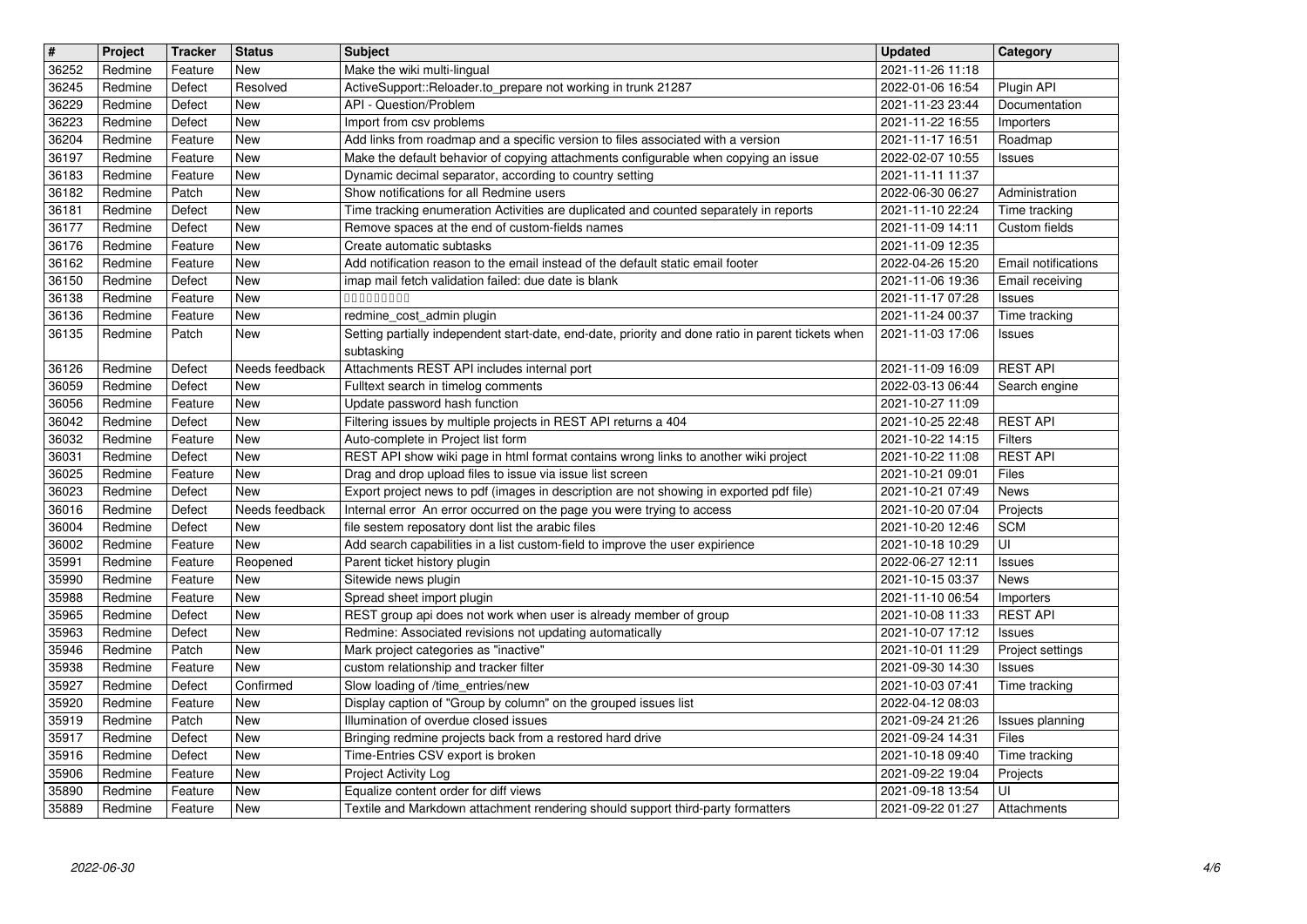| $\sqrt{\frac{4}{15}}$ | Project            | <b>Tracker</b>     | <b>Status</b>     | <b>Subject</b>                                                                                                                                                                 | <b>Updated</b>                       | Category                            |
|-----------------------|--------------------|--------------------|-------------------|--------------------------------------------------------------------------------------------------------------------------------------------------------------------------------|--------------------------------------|-------------------------------------|
| 35885                 | Redmine            | Defect             | New               | the change of routing raw files from repositories not included in the upgrade proces/manual                                                                                    | 2021-09-24 17:32                     |                                     |
| 35880                 | Redmine            | Feature            | Needs feedback    | <b>ADFS</b> Integrations                                                                                                                                                       | 2021-09-21 14:46                     | Accounts /<br>authentication        |
| 35872                 | Redmine            | Defect             | New               | Attendee listbox ordering problem solution                                                                                                                                     | 2021-09-14 22:29                     | Issues                              |
| 35861                 | Redmine            | Feature            | New               | Add hook to import issue fields mapping view                                                                                                                                   | 2021-09-09 11:46                     | Hook requests                       |
| 35860                 | Redmine            | Defect             | New               | Unable to see Custom Fields after migration                                                                                                                                    | 2021-09-15 15:51                     | Custom fields                       |
| 35859                 | Redmine            | Feature            | New               | Azure AD Login                                                                                                                                                                 | 2021-09-08 16:44                     | Accounts /<br>authentication        |
| 35843                 | Redmine            | Feature            | Needs feedback    | Rest Api: filter by issue category                                                                                                                                             | 2021-09-07 18:40                     | <b>REST API</b>                     |
| 35839                 | Redmine            | Feature            | New               | API: Unable to distinguish between user and group, for the assigned_to field                                                                                                   | 2021-09-06 19:16                     | <b>REST API</b>                     |
| 35826<br>35816        | Redmine<br>Redmine | Defect<br>Patch    | New<br><b>New</b> | a long time subversion diff blocked all other requests<br>Patch to add Postgis adapter support                                                                                 | 2021-08-30 09:11<br>2021-09-01 22:41 | <b>SCM</b><br>Database              |
| 35802                 | Redmine            | Defect             | Needs feedback    | Redmine profile language form lists non-localized languages as English                                                                                                         | 2021-08-24 23:17                     |                                     |
| 35799                 | Redmine            | Feature            | New               | Add a link to (with count of) targeted but not-estimated issues to versions show view                                                                                          | 2021-08-22 13:42                     | Issues planning                     |
| 35798                 | Redmine            | Feature            | New               | Add Total estimated/spent time issue query filters                                                                                                                             | 2021-08-22 09:11                     | Issues filter                       |
| 35797<br>35796        | Redmine<br>Redmine | Feature<br>Feature | New<br>New        | Don't show issues without spent time on the issues list with 0.00/0:00 spent time values<br>Allow subject and priority issue attributes (i.e. tracker fields) to be disablable | 2021-09-05 22:53<br>2021-08-22 07:22 | <b>Issues list</b><br><b>Issues</b> |
| 35794                 | Redmine            | Defect             | New               | ProjectQuery doesn't obey multiple sort orders                                                                                                                                 | 2021-08-22 04:06                     | Projects                            |
| 35774                 | Redmine            | Feature            | New               | Deprecate and Remove Version#effective_date compatibility layer in favor of Version#due_date                                                                                   | 2021-08-17 12:17                     | Code                                |
| 35772                 | Redmine            | Patch              | New               | Change the background color of tables written in Wiki notation                                                                                                                 | 2021-08-18 07:32                     | cleanup/refactoring<br>UI           |
| 35771                 | Redmine            | Feature            | New               | Document 'Repositories Management API' and 'Revisions Add/Delete Related Issues API'                                                                                           | 2021-08-17 05:17                     | Documentation                       |
| 35769                 | Redmine            | Patch              | New               | Add a Revision (Changeset) API end-point with support for inclusion of associated issues                                                                                       | 2021-08-17 12:20                     | <b>REST API</b>                     |
| 35762<br>35761        | Redmine<br>Redmine | Feature            | New<br>New        | Add an optional, explicit Project#start_date and Project#due_date to projects                                                                                                  | 2021-08-14 12:01<br>2021-08-14 12:01 | Projects<br>Projects                |
| 35760                 | Redmine            | Feature<br>Feature | New               | Display Project#start_date and Project#due_date on project show view<br>Add a fallback-mechanism to Version#due_date similar to Version#start_date                             | 2021-08-14 11:52                     | Roadmap                             |
| 35750                 | Redmine            | Feature            | New               | Export "version" information with custom fields                                                                                                                                | 2021-08-12 18:10                     | Custom fields                       |
| 35749                 | Redmine            | Feature            | New               | Call                                                                                                                                                                           | 2021-08-12 09:42                     |                                     |
|                       |                    |                    |                   | Redmine::Hook.call_hook(:model_changeset_scan_commit_for_issue_ids_pre_issue_update)<br>not only in case of a fixed issue with 'fixes' keyword                                 |                                      |                                     |
| 35747                 | Redmine            | Feature            | <b>New</b>        | Allow style attribute for HTML elements in CommonMark formatter                                                                                                                | 2021-08-12 09:13                     | Text formatting                     |
| 35734                 | Redmine            | Defect             | New               | Comments are not shown correctly in Outlookmails when using nummeration where                                                                                                  | 2021-08-11 13:25                     | <b>Issues</b>                       |
|                       |                    |                    |                   | PRE-Blocks are included                                                                                                                                                        |                                      |                                     |
| 35732<br>35726        | Redmine<br>Redmine | Defect<br>Defect   | New<br>Confirmed  | Clean up and reorder Redmine Wiki<br>Time Formatting does not apply to CSV exports                                                                                             | 2021-12-16 09:47<br>2022-01-19 22:45 | Time tracking                       |
| 35685                 | Redmine            | Feature            | New               | Support for MySQL > 5.7 or MariaDB                                                                                                                                             | 2022-06-10 12:46                     | Database                            |
| 35680                 | Redmine            | Defect             | New               | Error while using local hashes gitlab-repository                                                                                                                               | 2021-08-04 09:40                     | <b>SCM</b>                          |
| 35679<br>35676        | Redmine<br>Redmine | Feature<br>Feature | New<br>New        | Ignore text email parts only stating that the email should be viewed as HTML<br>Optimize performance of syntax highlighting implementation                                     | 2021-08-03 22:14<br>2021-08-03 12:11 | Email receiving<br>Performance      |
| 35674                 | Redmine            | Patch              | New               | Several improvements (with fixes of inconsistencies) for the issues show view                                                                                                  | 2021-08-22 05:17                     | UI                                  |
| 35670                 | Redmine            | Defect             | New               | Graphs in the Issues Report details are too large.                                                                                                                             | 2021-08-03 01:04                     | Issues planning                     |
| 35667<br>35666        | Redmine<br>Redmine | Feature<br>Defect  | New<br>New        | Consider generalization of My page block mechanism for use on the Issues Reports view<br>Review incorrect usage of Setting display_subprojects_issues                          | 2021-08-02 18:08<br>2021-08-02 15:42 | Issues planning<br><b>Issues</b>    |
|                       |                    |                    |                   |                                                                                                                                                                                |                                      |                                     |
|                       |                    |                    |                   |                                                                                                                                                                                |                                      |                                     |
|                       |                    |                    |                   |                                                                                                                                                                                |                                      |                                     |
|                       |                    |                    |                   |                                                                                                                                                                                |                                      |                                     |
|                       |                    |                    |                   |                                                                                                                                                                                |                                      |                                     |
|                       |                    |                    |                   |                                                                                                                                                                                |                                      |                                     |
|                       |                    |                    |                   |                                                                                                                                                                                |                                      |                                     |
|                       |                    |                    |                   |                                                                                                                                                                                |                                      |                                     |
|                       |                    |                    |                   |                                                                                                                                                                                |                                      |                                     |
|                       |                    |                    |                   |                                                                                                                                                                                |                                      |                                     |
|                       |                    |                    |                   |                                                                                                                                                                                |                                      |                                     |
|                       |                    |                    |                   |                                                                                                                                                                                |                                      |                                     |
|                       |                    |                    |                   |                                                                                                                                                                                |                                      |                                     |
|                       |                    |                    |                   |                                                                                                                                                                                |                                      |                                     |
|                       |                    |                    |                   |                                                                                                                                                                                |                                      |                                     |
|                       |                    |                    |                   |                                                                                                                                                                                |                                      |                                     |
|                       |                    |                    |                   |                                                                                                                                                                                |                                      |                                     |
|                       |                    |                    |                   |                                                                                                                                                                                |                                      |                                     |
|                       |                    |                    |                   |                                                                                                                                                                                |                                      |                                     |
|                       |                    |                    |                   |                                                                                                                                                                                |                                      |                                     |
|                       |                    |                    |                   |                                                                                                                                                                                |                                      |                                     |